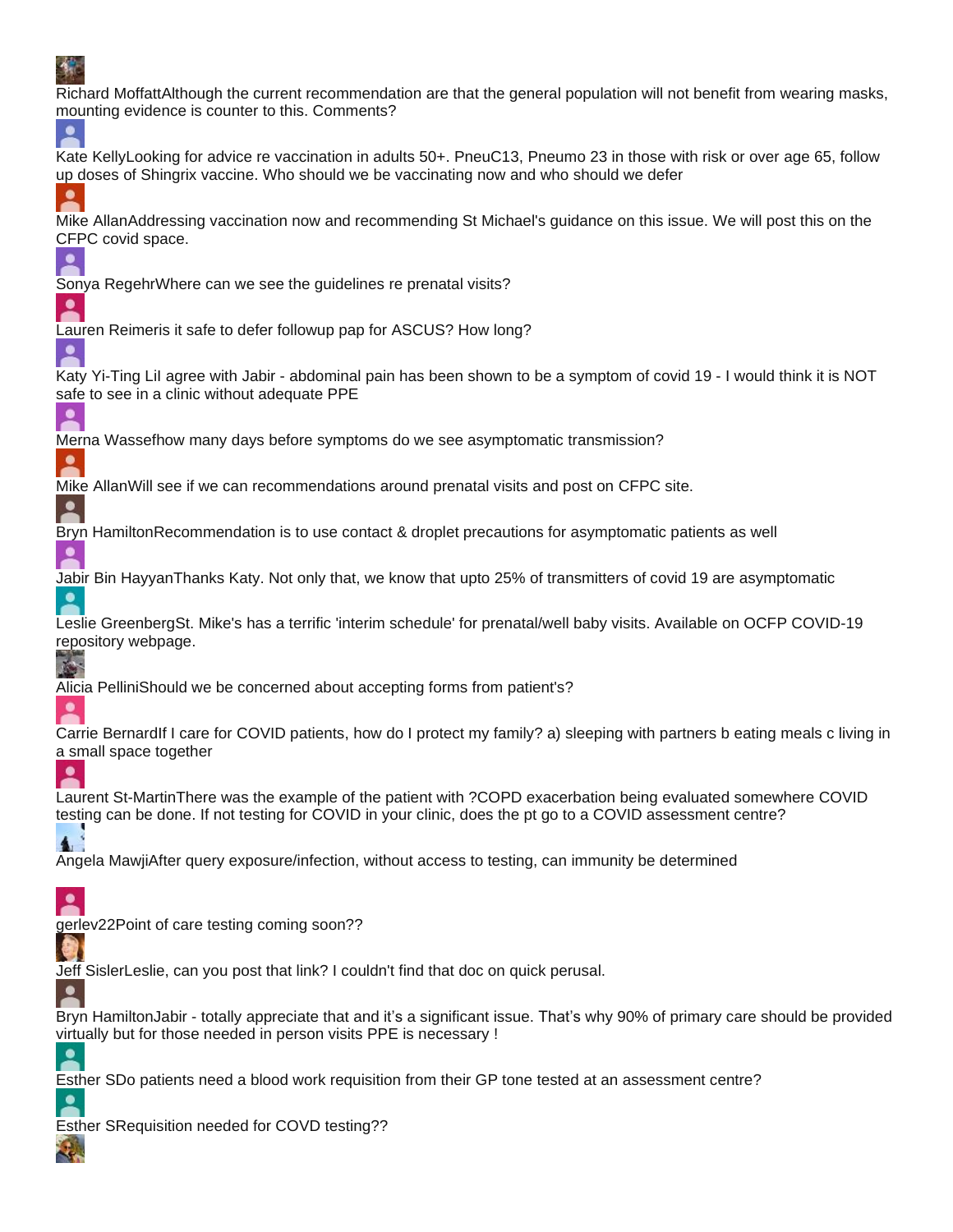### Allen Flaming

To claim a Mainpro+ credit for this live webinar, please complete a registration/survey after the webinar. The link will be shared here towards the end of the webinar. ≗ a bebawyhow long is it safe to delay a testosterone injection for a pt who is on every 2 weeks schedule Jeff SislerDistance, Barriers, Hand Hygeine! Trevor Bernsas a health worker, how can we keep 2m distance with your patient? Dianne Poweresp prenatal appts and newborn visits 2 Sean Sean@Jabir - I ask the patients if the pain is worse with dong a  $\bullet$ Nalin AhluwaliaWith high transmission and being "everywhere', should pts NOT be sent for testing (minimal disease/ stable virtual visit}?meets the the case definition + potential decr health worker exposure. Sean Seandoing a jump in their home Jeff SislerTough is small examining rooms. @Trevor Berns Mike AllanWe do not have serology testing yet to determine if infection occurred in the past. research is underway.  $\bullet$ Kate KellyAny word about changes for hospice visitors? Are they going to be cut off like LTC?  $\bullet$ R STechnically do we not have greater protection from the patient if we wear N95 mask and the patient wears surgical mask?? Jeff SislerSurgical masks widely seen as sufficient for us, unless we're intubating etc.  $\bullet$ krysta simmsIf I'm diong an eye exam I have to be closer than 6 feet! So do I/my patient wear a mask? ≗ Sundeep BanwattWhat kind off Masks are we referring to? N95? SMs? Lauren ReimerI thought should not wear mask if wet on inside from breathing  $\mathbf{A}$ Yan Yu\*Masks for all healthcare providers. This needs to be communicated with clinics/healthcare systems nationwide\* 嗪 Joshua Juancan we keep reusing N95 masks if they are not soiled ? Itamar Teichdr janet rak are home made mASKS HELPFUL IN A DENSITY AREAS OF THE CITY ≗ R SCurrently I'm wearing surgical mask but that protects the patient from me more than me from him/her. Can't spare a surgical mask for every patient. ≗ Bryn Hamilton@yan - agree. Working on that messaging for Primary care in Ontario Carrie BernardI understand you can re use N95 but most of us only have surgical. Can you reuse a surgical mask?  $\bullet$ 

maria blassDid Dr. McGeer just cough into her R. hand?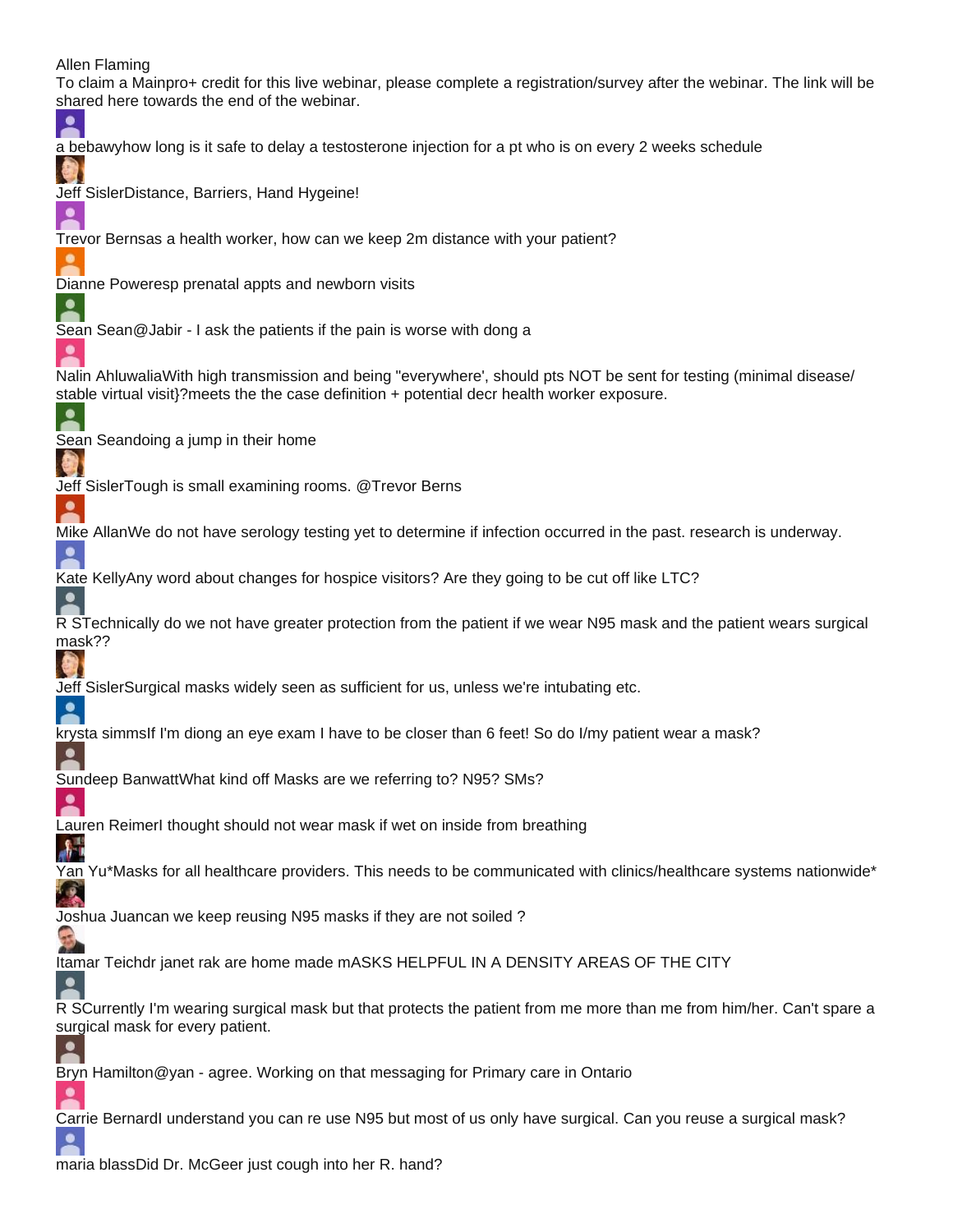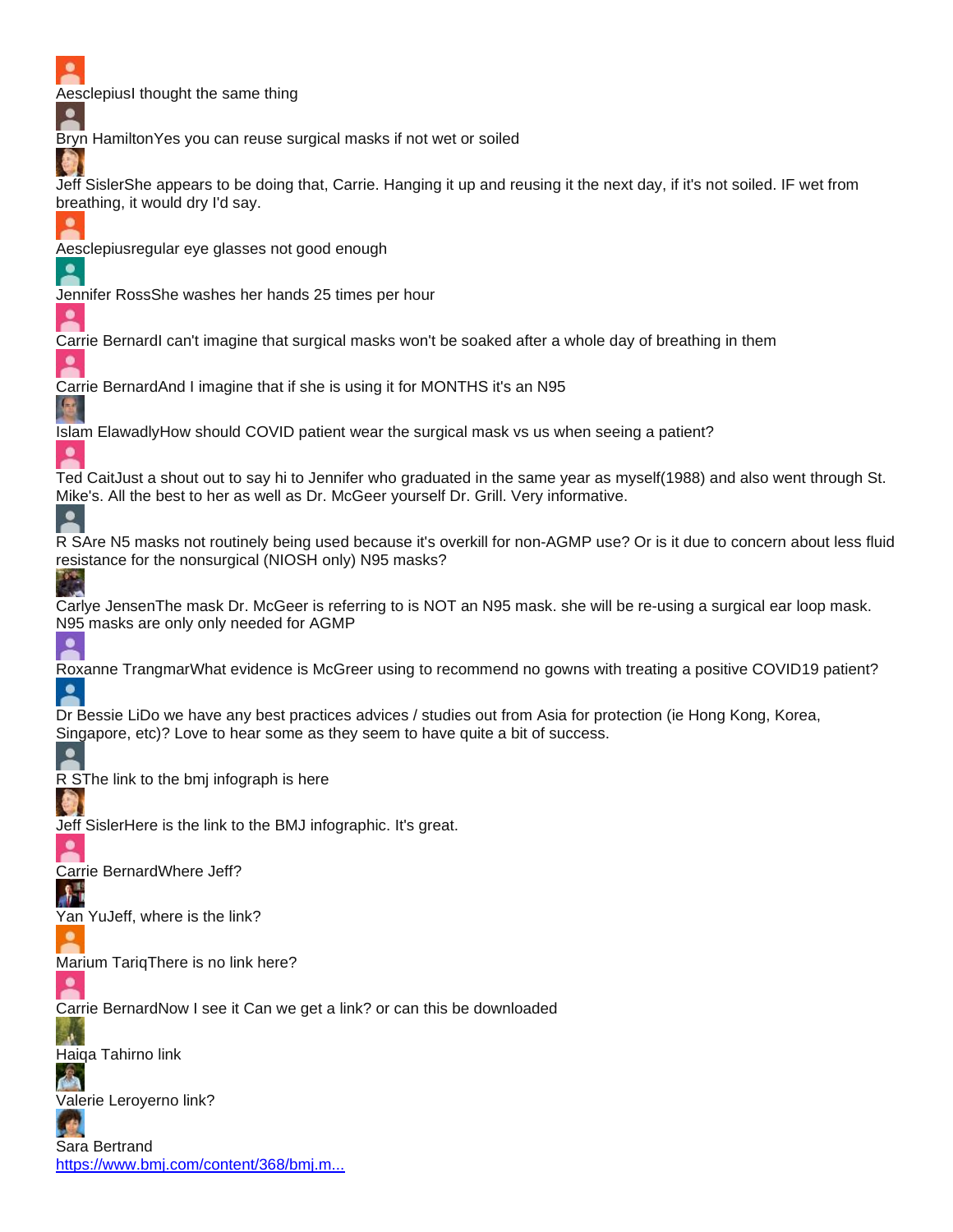

Mike AllanThe evidence for preventing respiratory infective disease using gowns is limited (I think she stated none). I think she trying to stress the importance of other preventive things (hand washing, etc)



٠

W

٠

 $\bullet$ 

Carrie BernardThanks Sara

Nalin AhluwaliaAny advice of how how we can keep our families safe if we are in an environment where we are seeing sick COVID-19 pts? Hypoixic, req admission and performing intubation? Should we isolate from family?

Adam NorrisHow many CME can we claim?

Carrie BernardSame question as Nalin; ?separate bedrooms ?eating together?

Sandy MurrayAdam Norris 1 hour

Jeff SislerKeeping our families safe seems to be theme...

 $\mathbf{R}$ Allen Flaming

Link to BMJ infographic: [https://www.bmj.com/content/368/bmj.m...](https://www.youtube.com/redirect?q=https%3A%2F%2Fwww.bmj.com%2Fcontent%2F368%2Fbmj.m1182%2Finfographic&event=live_chat&redir_token=env2jYstd1ewopeJxbtalYVrind8MTU4NjI2NzA1NUAxNTg2MTgwNjU1)

Marco GomesFor frontline workers dealing with COVID-19 and making decisions on patient care are there Canadian coved-19 research that physician can use to make informed care decisions?

Ç.

C

cavalyo 61Working at the hospital ,and eating during our shift with the same clothes,wat is the risk increased to get infected

Allen Flaming

The links to the resources will be available at www.cfpc.ca/clinicalwebinars

≗

Stephen Singh@Adam Norris you'll get a link afterwards to complete an evaluation. CFPC will automatically submit your 1 credit for you.

 $\bullet$ 

Michael MayAnybody have something to say about babies with respiratory infection. I think they need to be seen in person to look for retractions, grunting, RR, hydration.

Sundeep BanwattCan you comment on workplaces that want Doctors notes to clear patients to go back to work.

2

≗

Lauren Reimerwe are actually locking door and just allowing people in with booked appt as some people have walked in, tend to be those who are not as concerned about social distancing

## Ч.

Allen Flaming

To claim a Mainpro+ credit for this live webinar, please complete a registration/survey after the webinar. The link will be shared here towards the end of the webinar.



Adam NorrisThanks  $\bullet$ 

Calvin Powellas a frontline worker, should we avoid members of our family that are pregnant. They're concerned and suggest we not enter their bubble. Are we a risk to them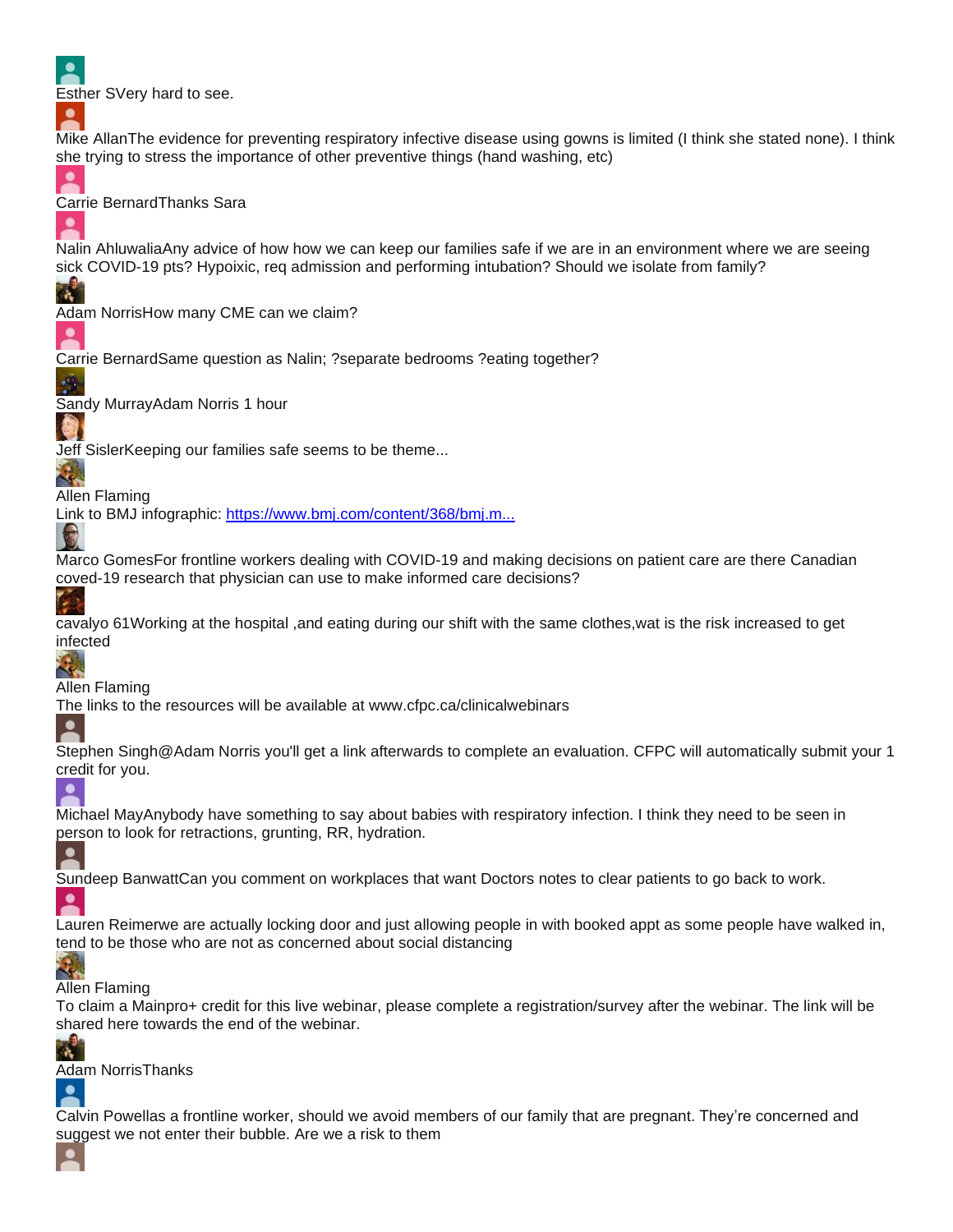Kajal Pateli have so many requests for sick notes and pt's wanting to come in for notes, any suggestions

Jeff SislerNew Canadian RCT on hydroxychoroqyine/azithro for COVID+ patients. Doctors welcome of course.

R SWhat is the estimated lag time between current measures and the effect on covid cases? Are we likely to see some effect of the last 3 weeks transpire in the next 1-2 weeks?

## Ч.

 $\overline{\bullet}$  $\bullet$ 

Allen Flaming

MiGroups, the CFPC member-only discussion forum has active COVID discussions among family physicians. Join them at [http://cfpc.timedright.com](https://www.youtube.com/redirect?redir_token=FJ8et3MA5iG1ZeGYn3bxgzHkREl8MTU4NjI2NzU1M0AxNTg2MTgxMTUz&q=http%3A%2F%2Fcfpc.timedright.com&event=live_chat)

Rachel ParkAre patients protected after they have had the disease, and if so why do they need to keep the 2 meter distance



 $\bullet$ 

a,

Quynh Nguyen@Carrie I agree, I never tire of hearing Dr Mcgeer speak

aida morganIs this webinar recorded to view later

Jeff Sisler@François Létourneau Webinaire au sujet de soins virtuel a venir...



 $\mathcal{A}_{\mathbf{r}}$ 

≗

2

≗

R SRachel - not considered immune after contracting illness due to rapid mutation

### Allen Flaming

Today's live webinar is eligible for a Mainpro+ credit. To claim it, please fill out the survey at [https://cutt.ly/C-](https://www.youtube.com/redirect?redir_token=FJ8et3MA5iG1ZeGYn3bxgzHkREl8MTU4NjI2NzU1M0AxNTg2MTgxMTUz&q=https%3A%2F%2Fcutt.ly%2FC-19CFPC&event=live_chat)[19CFPC](https://www.youtube.com/redirect?redir_token=FJ8et3MA5iG1ZeGYn3bxgzHkREl8MTU4NjI2NzU1M0AxNTg2MTgxMTUz&q=https%3A%2F%2Fcutt.ly%2FC-19CFPC&event=live_chat) before the end of the day tomorrow.

aida morganIs this webinar recorded to view later

François LétourneauOn regarde ça Jeff

Cheryl WhiteheadThe Public is hungry for the sort of information that Dr. Mcgeer provides. CBC National features questions from Viewers. Maybe they should let her pick the message.

Ц,

灣

 $\bullet$ 

 $\bullet$ 

Allen Flaming

The webinar is recorded and will be posted at www.cfpc.ca/clinicalwebinars

Jeff SislerSuch a wise, experienced voice!

Dianne Powercan you post the St Mike's link for prenatal guidelines and well baby checkups

Andalib Haque@Allen Flaming can you tell us where we can find the slide for office preparations?

 $\mathcal{L}_{\mathbf{q}_i}$ Allen Flaming

The webinar has been recorded and will be posted at www.cfpc.ca/clinicalwebinars. Resources mentioned will also appear there.



Carrie BernardThanks so much for this. So very helpful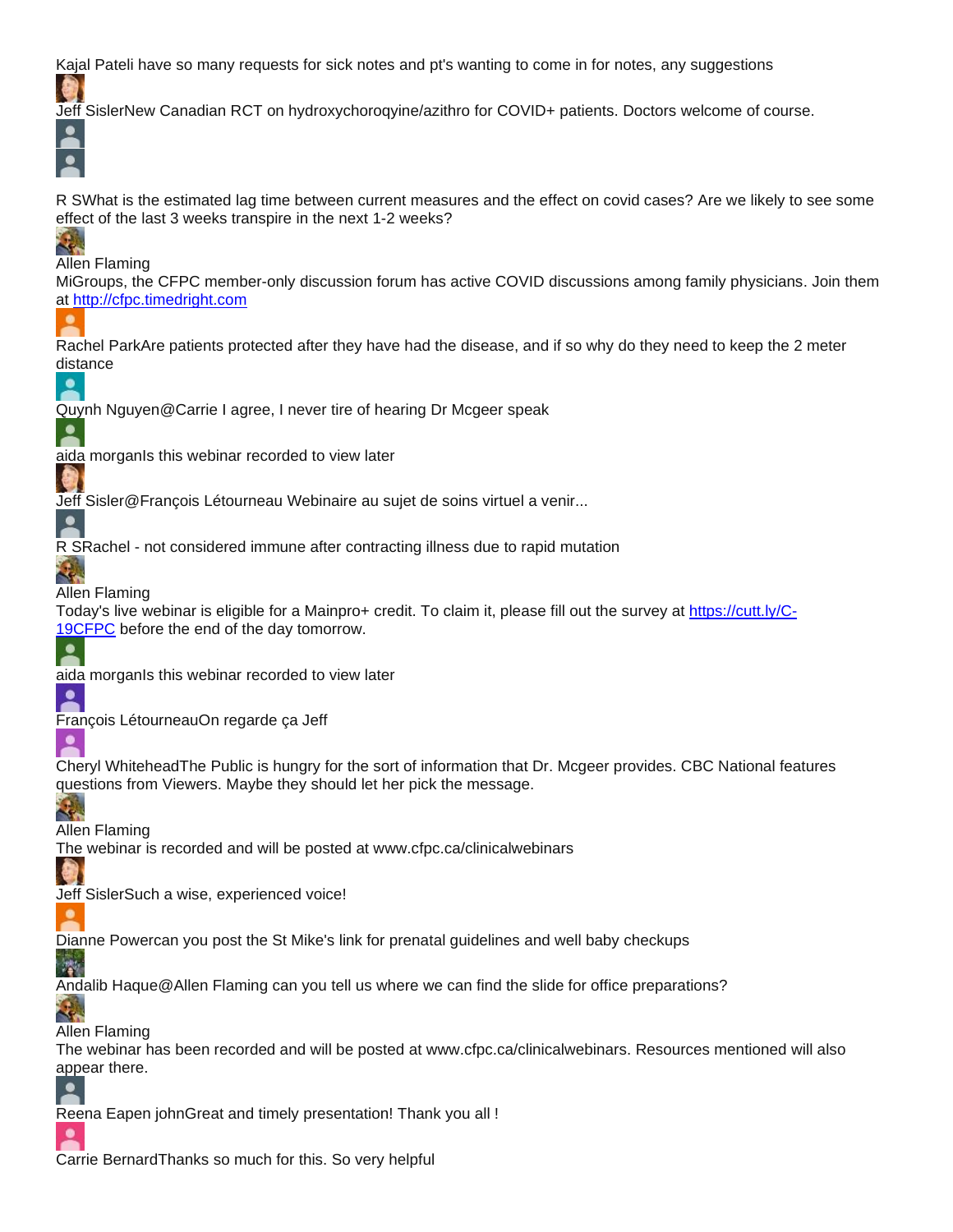

Allen Flaming

Today's live webinar is eligible for a Mainpro+ credit. To claim it, please fill out the survey at [https://cutt.ly/C-](https://www.youtube.com/redirect?redir_token=FJ8et3MA5iG1ZeGYn3bxgzHkREl8MTU4NjI2NzU1M0AxNTg2MTgxMTUz&q=https%3A%2F%2Fcutt.ly%2FC-19CFPC&event=live_chat)[19CFPC](https://www.youtube.com/redirect?redir_token=FJ8et3MA5iG1ZeGYn3bxgzHkREl8MTU4NjI2NzU1M0AxNTg2MTgxMTUz&q=https%3A%2F%2Fcutt.ly%2FC-19CFPC&event=live_chat) before the end of the day tomorrow.



呈

2

 $\bullet$ 

Esther SVery good info. thanks!

Deepak Jaingreat info, thanks

Laura MuldoonThank you!

Susan KrauseExcellent. Thank you.



∙

Bal Chandra DhawanGood information updated new things.

٠., Allen Flaming Resources, including the slides will be posted at www.cfpc.ca/clinicalwebinars

William Yauvery informative. A big thank you.

wvnormanHi this is Wendy Norman from Vancouver, I didn't see where to register but hope to access the resources post webinar

ossol chabikulihow does one take part in this trial?



Dina Hestonplease make this slide available

2 Carrie BernardWhat a thoughtful response. Thanks so much Dr. McGeer.



Ruth BrighousePlease post protection slide again.



۰

Jeff SislerIt will at that URL afterwards, Ruth

 $\mathcal{L}_{\mathbf{r}}$ Allen Flaming

Today's live webinar is eligible for a Mainpro+ credit. To claim it, please fill out the survey at [https://cutt.ly/C-](https://www.youtube.com/redirect?q=https%3A%2F%2Fcutt.ly%2FC-19CFPC&event=live_chat&redir_token=env2jYstd1ewopeJxbtalYVrind8MTU4NjI2NzA1NUAxNTg2MTgwNjU1)[19CFPC](https://www.youtube.com/redirect?q=https%3A%2F%2Fcutt.ly%2FC-19CFPC&event=live_chat&redir_token=env2jYstd1ewopeJxbtalYVrind8MTU4NjI2NzA1NUAxNTg2MTgwNjU1) before the end of the day tomorrow.

Jeremy Rezmovitzwhat about cloth masks?

Itamar Teichjanet rak have we learnt precautions from china what helped ; what didn t help in china , south korea etc

Caroline McArthurCan you comment on "home made" cloth masks?

y Si Ruth Brighousesurvival of virus on common textiles? poyester, cotton, etc

 $\mathcal{P}$ Laura Ballwhy does wearing a mask only protect others and do not protect the wearer?

Q. Allen Flaming

Today's live webinar is eligible for a Mainpro+ credit. To claim it, please fill out the survey at [https://cutt.ly/C-](https://www.youtube.com/redirect?q=https%3A%2F%2Fcutt.ly%2FC-19CFPC&event=live_chat&redir_token=env2jYstd1ewopeJxbtalYVrind8MTU4NjI2NzA1NUAxNTg2MTgwNjU1)[19CFPC](https://www.youtube.com/redirect?q=https%3A%2F%2Fcutt.ly%2FC-19CFPC&event=live_chat&redir_token=env2jYstd1ewopeJxbtalYVrind8MTU4NjI2NzA1NUAxNTg2MTgwNjU1) before the end of the day tomorrow.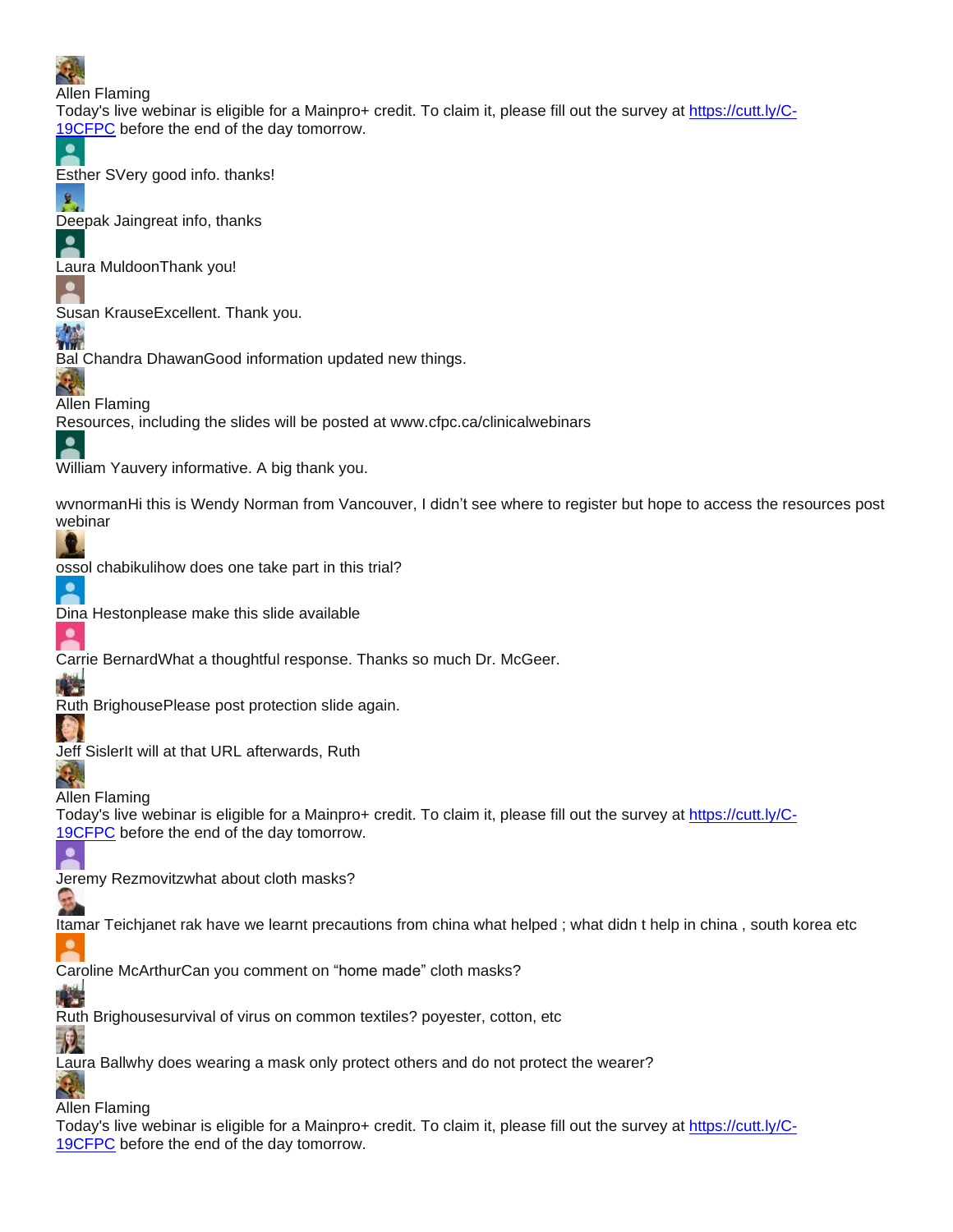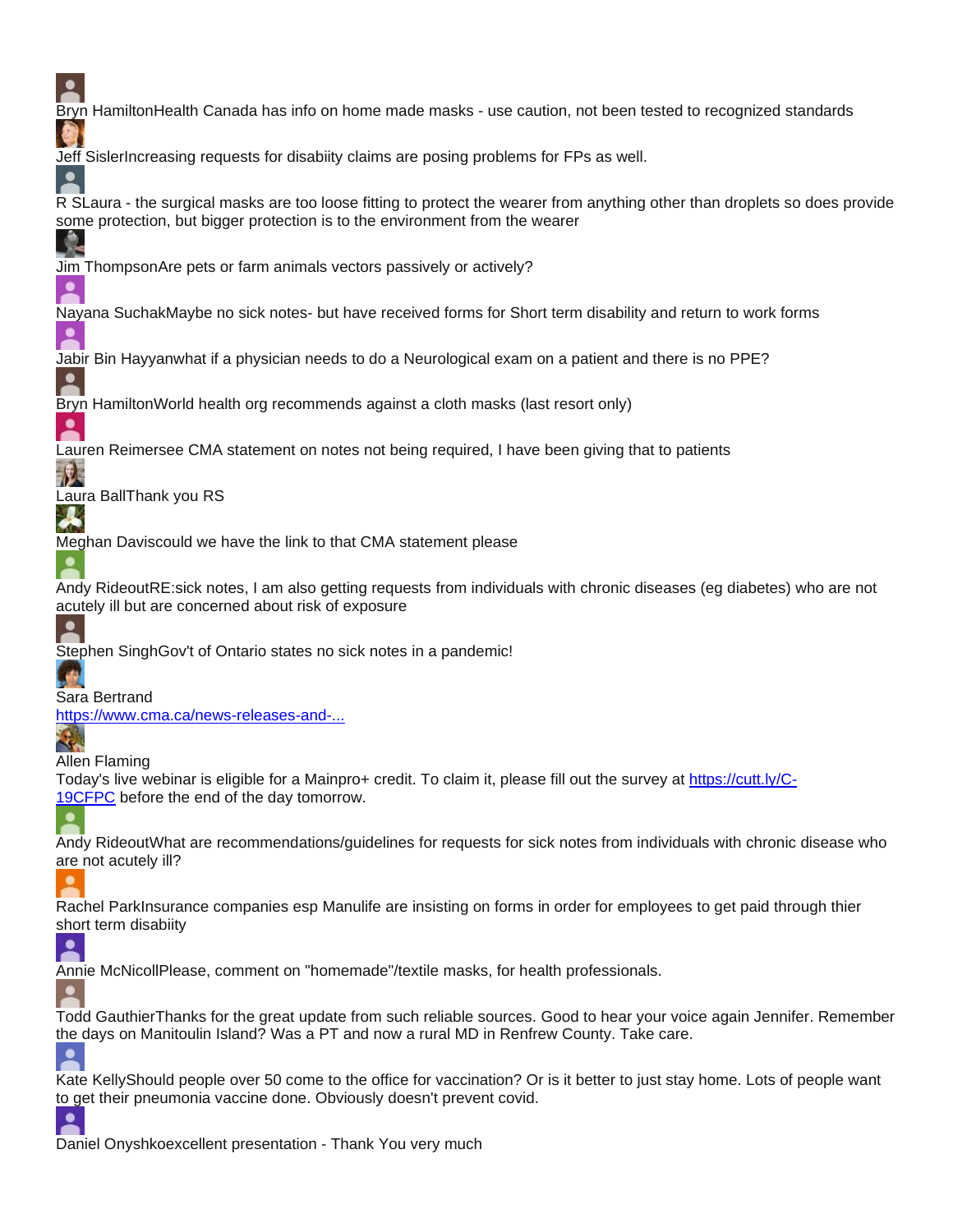Dr Bessie Lithank you.



 $\overline{\phantom{a}}$ 

 $\bullet$ 

Oliver DavidWhat if still has symptoms at the end of 14 d?

Bryn Hamilton@annie - see my comments above. Health Canada and world health org recommend against cloth/homemade masks for health care providers

Carrie BernardGREAT POINT re coming out of self isolation!!! Social distancing isn't that different (or it shouldn't be)

Jeff Sislernot a big difference, but it sure is nice being able to go out for a (careful) walk...

Allen Flaming

Today's live webinar is eligible for a Mainpro+ credit. To claim it, please fill out the survey at [https://cutt.ly/C-](https://www.youtube.com/redirect?redir_token=FJ8et3MA5iG1ZeGYn3bxgzHkREl8MTU4NjI2NzU1M0AxNTg2MTgxMTUz&q=https%3A%2F%2Fcutt.ly%2FC-19CFPC&event=live_chat)[19CFPC](https://www.youtube.com/redirect?redir_token=FJ8et3MA5iG1ZeGYn3bxgzHkREl8MTU4NjI2NzU1M0AxNTg2MTgxMTUz&q=https%3A%2F%2Fcutt.ly%2FC-19CFPC&event=live_chat) before the end of the day tomorrow.



٠

François LétourneauThanks from Québec

Carrie BernardDr. McGeer was one of the rock stars during SARS and she continues to be a rock star now.

# $\overline{\mathbf{z}}$

R SWhat is the estimated lag time between current measures and the effect on covid cases? Are we likely to see some effect of the last 3 weeks transpire in the next 1-2 weeks?

## Q,

Allen Flaming

MiGroups, the CFPC member-only discussion forum has active COVID discussions among family physicians. Join them at [http://cfpc.timedright.com](https://www.youtube.com/redirect?redir_token=FJ8et3MA5iG1ZeGYn3bxgzHkREl8MTU4NjI2NzU1M0AxNTg2MTgxMTUz&q=http%3A%2F%2Fcfpc.timedright.com&event=live_chat)

Rachel ParkAre patients protected after they have had the disease, and if so why do they need to keep the 2 meter distance



Quynh Nguyen@Carrie I agree, I never tire of hearing Dr Mcgeer speak



 $\bullet$ 

≗

≗

aida morganIs this webinar recorded to view later

Jeff Sisler@François Létourneau Webinaire au sujet de soins virtuel a venir...

R SRachel - not considered immune after contracting illness due to rapid mutation

Ч. Allen Flaming

Today's live webinar is eligible for a Mainpro+ credit. To claim it, please fill out the survey at [https://cutt.ly/C-](https://www.youtube.com/redirect?redir_token=FJ8et3MA5iG1ZeGYn3bxgzHkREl8MTU4NjI2NzU1M0AxNTg2MTgxMTUz&q=https%3A%2F%2Fcutt.ly%2FC-19CFPC&event=live_chat)[19CFPC](https://www.youtube.com/redirect?redir_token=FJ8et3MA5iG1ZeGYn3bxgzHkREl8MTU4NjI2NzU1M0AxNTg2MTgxMTUz&q=https%3A%2F%2Fcutt.ly%2FC-19CFPC&event=live_chat) before the end of the day tomorrow.



François LétourneauOn regarde ça Jeff

Cheryl WhiteheadThe Public is hungry for the sort of information that Dr. Mcgeer provides. CBC National features questions from Viewers. Maybe they should let her pick the message.

≗

Allen Flaming